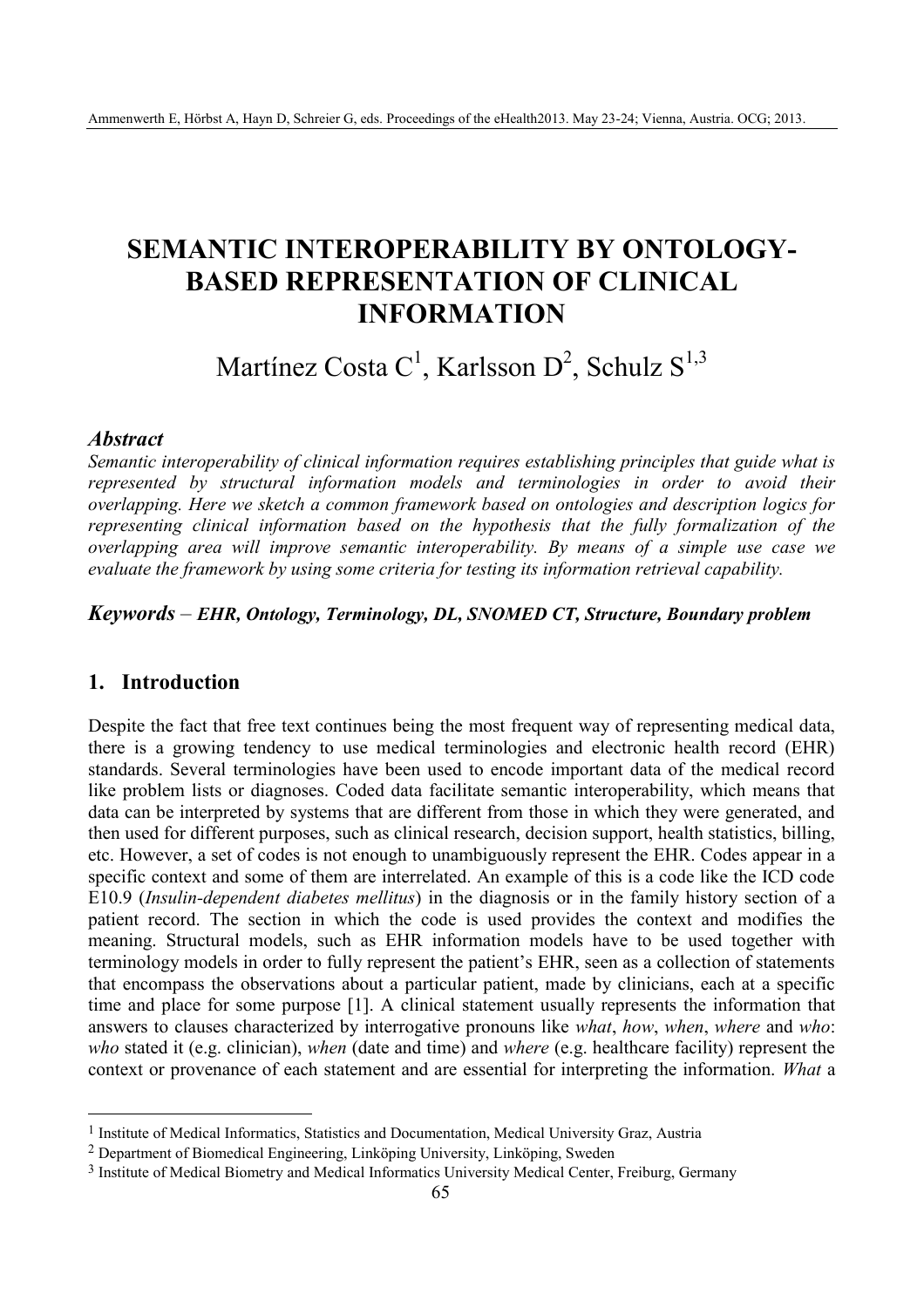statement expresses can be represented by different combinations of information model structures with codes. For instance the context 'Family history' can be represented by combining information items with codes in the structural information model or by using the SNOMED CT 'Situation with explicit context' hierarchy, which offers single codes for frequent context / code combinations, like 430678008 for *Family History: Diabetes mellitus*. Due to this overlapping of information structure and domain terminology / ontology more than one representation for the same clinical information exists, which hampers semantic interoperability.

According to [2], interoperability can be seen from three points of views: (1) technical interoperability, (2) semantic interoperability, and (3) process interoperability. The first one focuses on moving data from a system A to a system B, without taking care of the data meaning. In contrast, semantic interoperability ensures that the two systems understand the data in the same way. Finally, process interoperability focuses on the semantic interoperability of clinical processes. The three kinds of interoperability are interdependent and necessary to obtain the full benefits of the EHR. In this work we will focus on semantic interoperability. In order to enhance semantic interoperability we need to detect the cases which represent the same semantic content in different ways. In order to compare such statements we represent them in a common formal framework. In Section 2 we present such a framework based on ontologies and description logics (DLs), which is capable of mediating between different combination of clinical information structures and clinical terminologies. Then, in Section 3 we provide a semantic interoperability use case and we use it to evaluate the framework in terms of data retrieval. Finally in Section 4 the conclusion and discussion are provided.

# **2. Methods**

In [3], A. Rector et al. distinguished "model of meaning" from "model of use". Information based models as archetypes are defined as "models of use", since they describe how data are displayed or captured and are designed for specific use cases, while the "model of meaning" represents our understanding of the world, so that we can reason about it in general and about individual patients. Both are necessary since it is not viable that everybody agrees on the same way of capturing some information at the point of care (e.g. pick list vs. checklist). However, we are not interested in knowing the exact way some piece of information was captured but in knowing and communicating its meaning. Thus, in this work we are interested in the "model of meaning" and how it relates with the "model of use".

According to [4], (formal) ontologies are theories that attempt to give precise mathematical formulations of the properties and relations of certain entities in some domain. They can be seen as semantic building blocks for sharing information and knowledge across systems. Increasingly clinical terminologies, particularly SNOMED CT and the upcoming ICD-11, are based on formal ontologies. OWL, the Web Ontology Language [5] supported by the Protégé editor and several description logics reasoners has been established as a de facto standard in biomedical ontology research and practice The common framework we propose aims to detect semantically equivalent clinical information from iso-semantic models (structurally different but with same meaning). It consists of a common ontology described in OWL 2 DL, that includes top-level, domain and EHR information entity ontologies. Structural models will be represented by means of the information entity ontology while terminology models correspond to the domain ontology. Besides, we have used a top-level ontology in order to constrain and standardise how these two ontologies relate. As domain ontology we use parts of SNOMED CT [6], due to its increasing relevance as a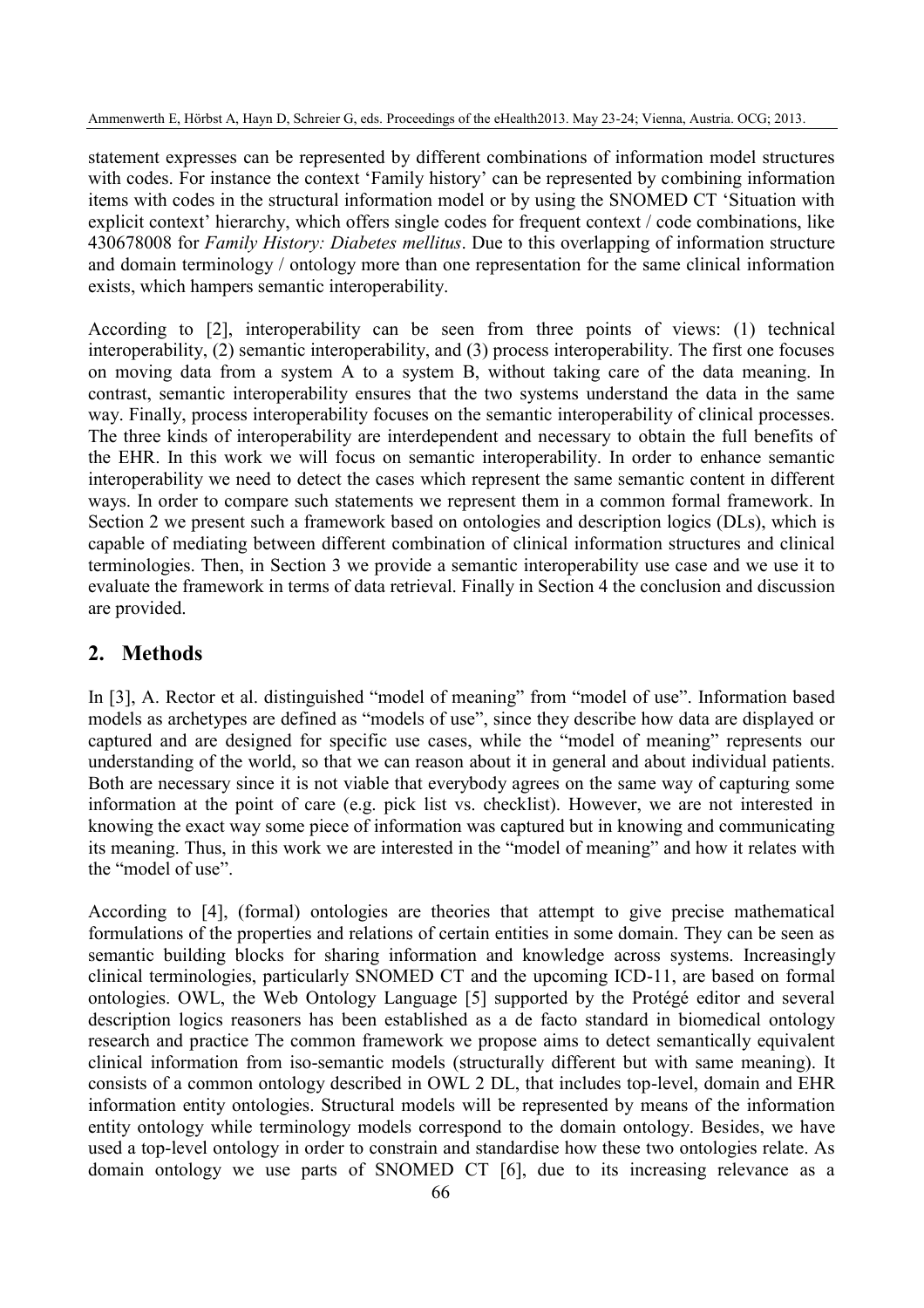comprehensive international EHR terminology with an increasing number of mappings to other classification systems. Then, the models of use (clinical models 1 and 2 in *Figure 1*) will be semantically enhanced with OWL DL expressions conforming to this common representation. As a result, each model will have a set of annotations that will be used to compute their equivalence by using DL reasoners such as HermiT1, as depicted by *Figure 1*.



**Figure 1: Shared logical framework schema**

The OWL DL annotations will follow some predefined patterns and will be added to the empty clinical models during their creation. They will be later filled with the patient data given an appropriate software tool support. We are here mainly interested in representing information related to clinical situations like findings, disorders and diseases, for which we have created the relation isAboutSituation. It relates information entities from the information entity ontology with terminology content (ideally ontology-based such in SNOMED CT) that represents some patient situation (*InformationEntity* and isAboutSituation only *ClinicalSituation*). We approximate this linkage by using the universal quantifier 'only', due to the impossibility of OWL DL of directly targeting classes without quantifiers, which would correspond to second-order statements. The problem is that we do not want to logically assert existence and at the same time express that the existence of something is unclear, as with many clinical statements (e.g. the diagnostic information *Suspected encephalitis* does not allow to assert the existence of *Encephalitis* in that patient). According to [7] we propose to interpret the SNOMED CT finding concepts as clinical situations, e.g. as phases of a patient's life during which a certain condition of interest (structure, disposition, process) exists during all time. This interpretation has proved to be most robust and compatible with the existing hierarchies in terminologies like SNOMED CT and ICD. As an example, *Encephalitis situation* is any period of a patient's life during which he/she is the bearer of some encephalitis. The filler of the isAboutSituation relation may become arbitrarily complex according to the degree of postcoordination needed.

# **3. Results**

 $\overline{a}$ 

*Figure 2* depicts two snippets of heterogeneous and fictitious data entry forms used to gather data related to (suspected or confirmed) encephalitis. We do not make any assumption about the EHR standard used but we will use SNOMED CT as the common terminology. However, the clinicians may have selected different SNOMED codes for each form.

<sup>1</sup> Hermit OWL reasoner. http: //www.hermit-reasoner.com/.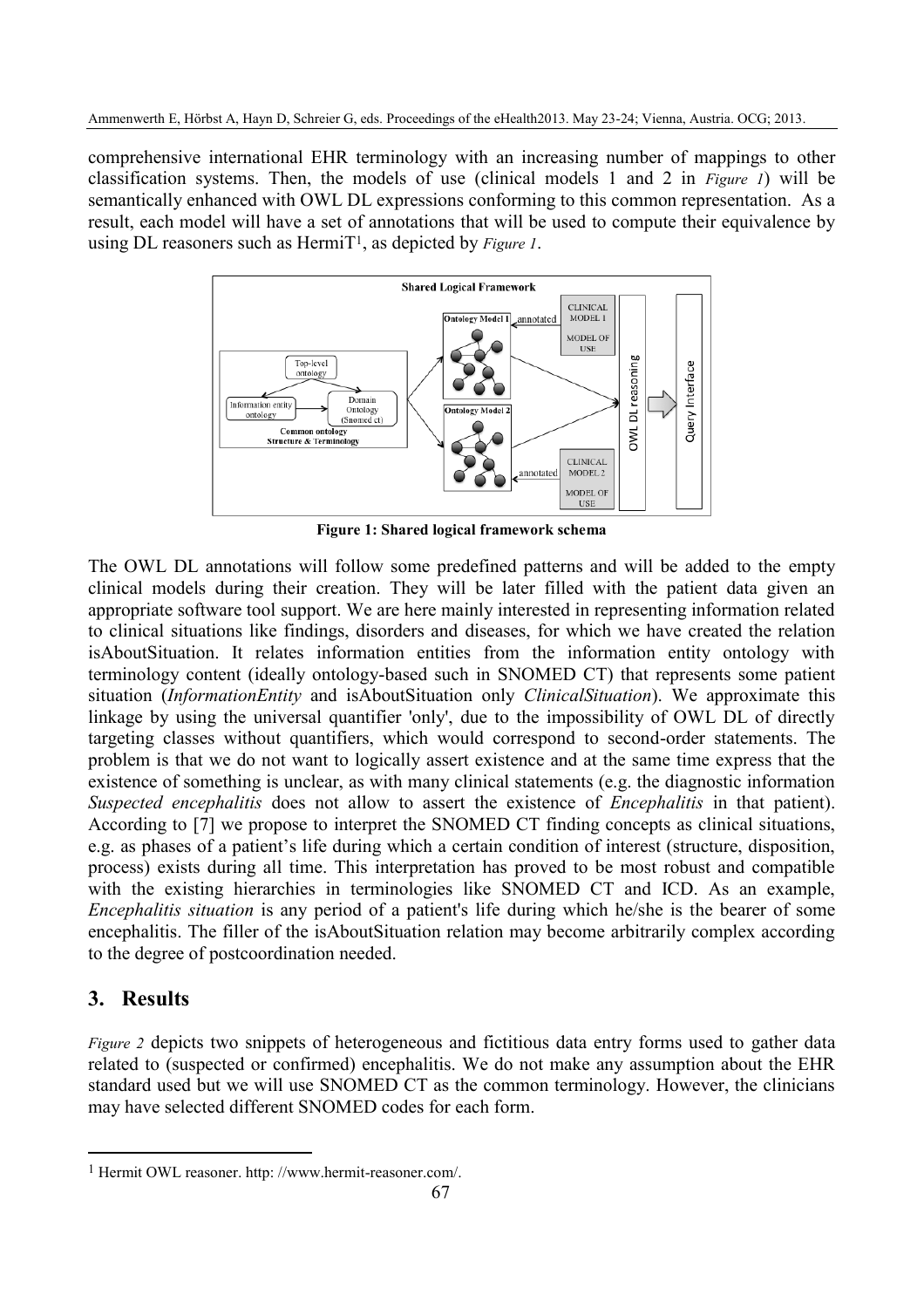We will evaluate the capability of the proposed framework to perform the information retrieval based on this use case and by using the following five criteria [2]:

- *Ouery expressivity*: the ability to support pre-coordination and/or post-coordination.
- *Subsumption testing*: the ability to test whether a patient with a specific condition can be assumed to have a more general condition that subsumes the specific one.
- *Context awareness*: the ability to take account of context data, recorded either in the record or in SNOMED expressions, when interpreting and evaluating results.
- *Concept equivalence*: the ability to retrieve equivalent information, when it has been recorded using different but equivalent terms and expressions.
- *Speed and performance*: the time and resources used in order to retrieve clinical data.

| Form A<br>248427009   fever                                       | Form $B$<br>271897009   O/E - fever                          |
|-------------------------------------------------------------------|--------------------------------------------------------------|
| symptoms<br>Symptoms:                                             | <b>Signs and Symptoms:</b>                                   |
| Fever: Yes   x   No  <br>Unknown                                  | Temperature value: 39 ºC<br>162299003   generalised headache |
| Headache: Yes X No Unknown<br>25064002   headache  <br>Diagnosis: | Headache: Yes X No<br>Unknown                                |
| 45170000   encephalitis  <br>Encephalitis<br>Disease:             | <b>Main Diagnosis:</b><br>34476008 viral encephalitis        |
| Virus<br>Cause:                                                   | Disease:<br>Viral encephalitis                               |
| Status:<br>Confirmed                                              | Status: Confirmed                                            |

**Figure 2: Two heterogeneous clinical forms for fictitious encephalitis use case and annotated with SNOMED CT** 

In order to retrieve both forms' data we will build a set of OWL DL annotations for each of the filled forms. These annotations are based on the common ontology proposed and will allow detecting the equivalences between the data from both applications with the help of an OWL DL reasoner.

## **3. 1. Query expressivity – Viral encephalitis confirmed diagnosis**

In form A three fields named *Disease*, *Cause* and *Status represent* the patient's diagnosis*.* In form B only two fields, *Disease* and *Status* are used, and the first one is filled with the pre-coordinated concept *34476008 | viral encephalitis |* which includes the cause of the disease. Each of the form fields will have associated an OWL DL annotation that corresponds to a defined class in the ontology (see *Tables 1 and 2*).

In order to compute the equivalence between the information represented by the forms, each one will correspond to the conjoint of its annotations. If we then run the DL reasoner, the conjunction of the annotations ( $A#2$ ) and ( $A#3$ ) are computed as equivalent to ( $B#2$ ) and the query for all patients with viral encephalitis will subsume both of them.

| Table 1: Form A. OWL DL annotations for Viral encephalitis confirmed diagnosis. |                                                            |
|---------------------------------------------------------------------------------|------------------------------------------------------------|
| Form field                                                                      | <b>OWL DL annotation</b>                                   |
| Diagnosis $(A#1)$                                                               | InformationItem and outcomeOf some DiagnosingProcess       |
|                                                                                 | and isAboutSituation only Disease                          |
| Disease: <i>Encephalitis</i> $(A#2)$                                            | Diagnosis and isAboutSituation only Encephalitis           |
| Cause: $Virus (A#3)$                                                            | Diagnosis and isAboutSituation only                        |
|                                                                                 | ( <i>Disease</i> and <b>causedBy</b> <i>Virus</i> )        |
| Status: Confirmed $(A#4)$                                                       | Diagnosis and hasInformationObjectAttribute some Confirmed |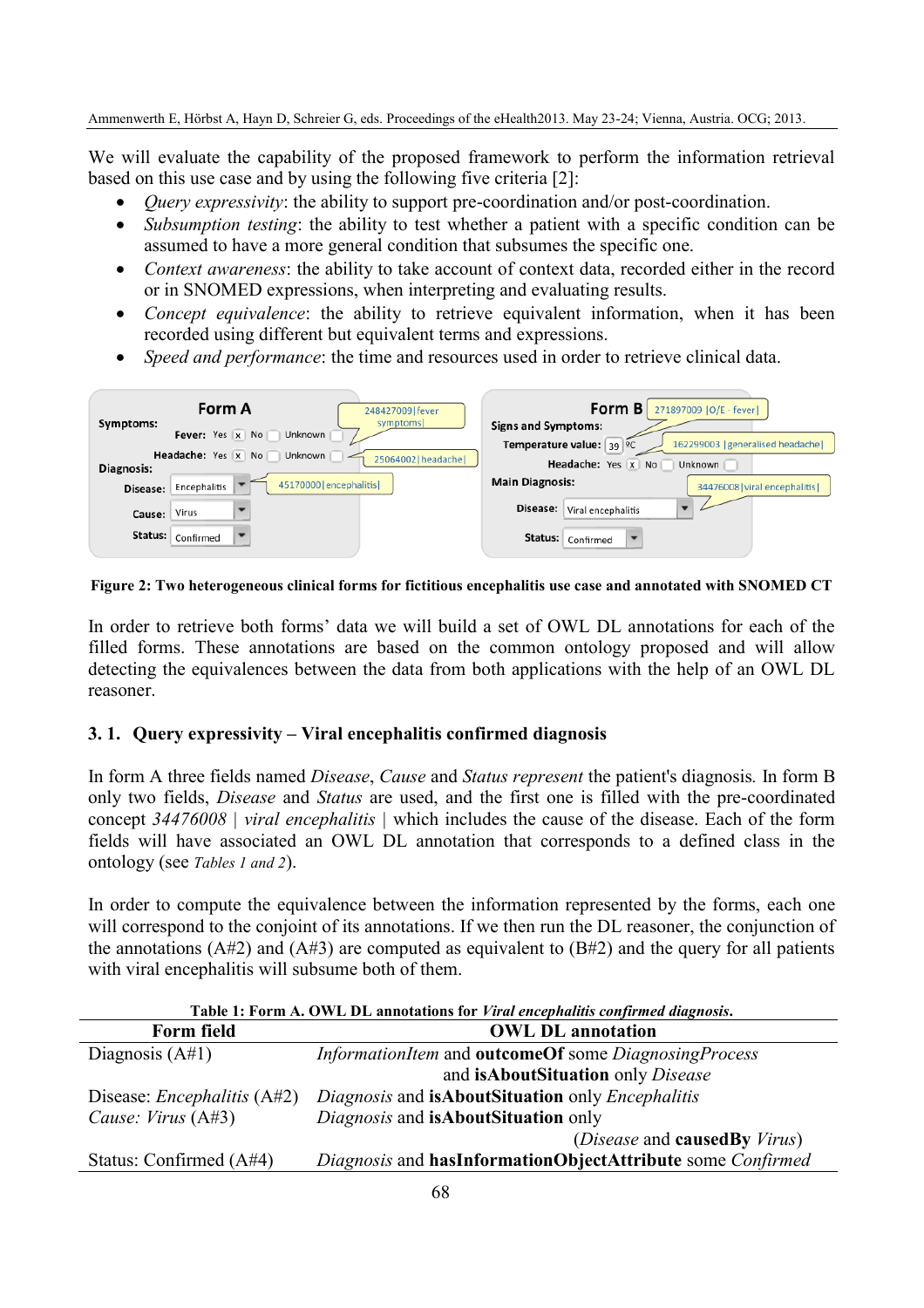| Table 2: Form B. OWL DL annotations for Viral encephalitis confirmed diagnosis. |                                                                     |
|---------------------------------------------------------------------------------|---------------------------------------------------------------------|
| <b>Form field</b>                                                               | <b>OWL DL annotation</b>                                            |
| Main Diagnosis $(B#1)$                                                          | InformationItem and outcomeOf some DiagnosingProcess                |
|                                                                                 | and isAboutSituation only Disease                                   |
| Disease: <i>Viral Encephalitis</i> $(B#2)$                                      | Diagnosis and <b>isAboutSituation</b> only <i>ViralEncephalitis</i> |
| Status: <i>Confirmed</i> (B#3)                                                  | Diagnosis and hasInformationAttribute some Confirmed                |

#### **3. 2. Subsumption testing – Headache vs. Generalised headache**

Although the fact that the patient has or not headache has been captured in the same way in forms A and B, two different SNOMED CT codes have been selected, *25064002 | headache |* and *162299003 | generalised headache |*. Since the second one is defined as a subclass of the first one in the terminology, both patients will be retrieved in case of asking for those that have headache. *Tables 3* and *4* show the OWL DL annotations added.

| Table 3: Form A. OWL DL annotations for <i>Headache</i> |                                                    |  |
|---------------------------------------------------------|----------------------------------------------------|--|
| Form field                                              | <b>OWL DL annotation</b>                           |  |
| Headache: Yes $(A#1)$                                   | InformationItem and isAboutSituation only Headache |  |

| Table 4: Form B. OWL DL annotations for <i>GeneralisedHeadache</i> |                                                               |
|--------------------------------------------------------------------|---------------------------------------------------------------|
| Form field                                                         | <b>OWL DL annotation</b>                                      |
| Headache: Yes $(B#1)$                                              | InformationItem and isAboutSituation only GeneralisedHeadache |

#### **3. 3. Context awareness – Fever**

In form A the patient fever is recorded by using a check list (*Yes, No*). In form B is recorded by using a field named *Temperature value* that allows to specify the patient temperature in ºC. Clinicians have used different codes for the fever, the concept *248427009 | fever symptoms |* in form A and *271897009 | O/E fever |* in form B. In SNOMED CT these concepts are not related by taxonomic subsumption; therefore a query for patient with fever would not retrieve both of them. If we look up into the concept definition in SNOMED CT their meaning is slightly different. In form A, the fact that the patient has fever is the result of asking the patient, while in form B it is the result of some physical examination (probably measuring fever by a health professional using a thermometer). *Tables 5 and 6* show the annotations added to each form.

| Table 5: Form A. OWL DL annotations for Fever. |                                                                    |
|------------------------------------------------|--------------------------------------------------------------------|
| Form field                                     | <b>OWL DL annotation</b>                                           |
| Fever: Yes $(A#1)$                             | <i>InformationItem</i> and <b>isAboutQuality</b> only <i>Fever</i> |
|                                                | and <b>outcomeOf</b> some <i>HistoryTakingProcess</i>              |

As it can be derived from the annotations added, in both cases we are referring to the fact that the patient has fever*.* However, in form A the fever is a symptom told by the patient to the clinician while in form B it is inferred from the temperature value obtained after some physical exam, since Fever is defined as:

*Fever* **equivalentTo** *Temperature* and (**inheresIn** some *CorePartBody*) and (**hasValue** some integer[> 37])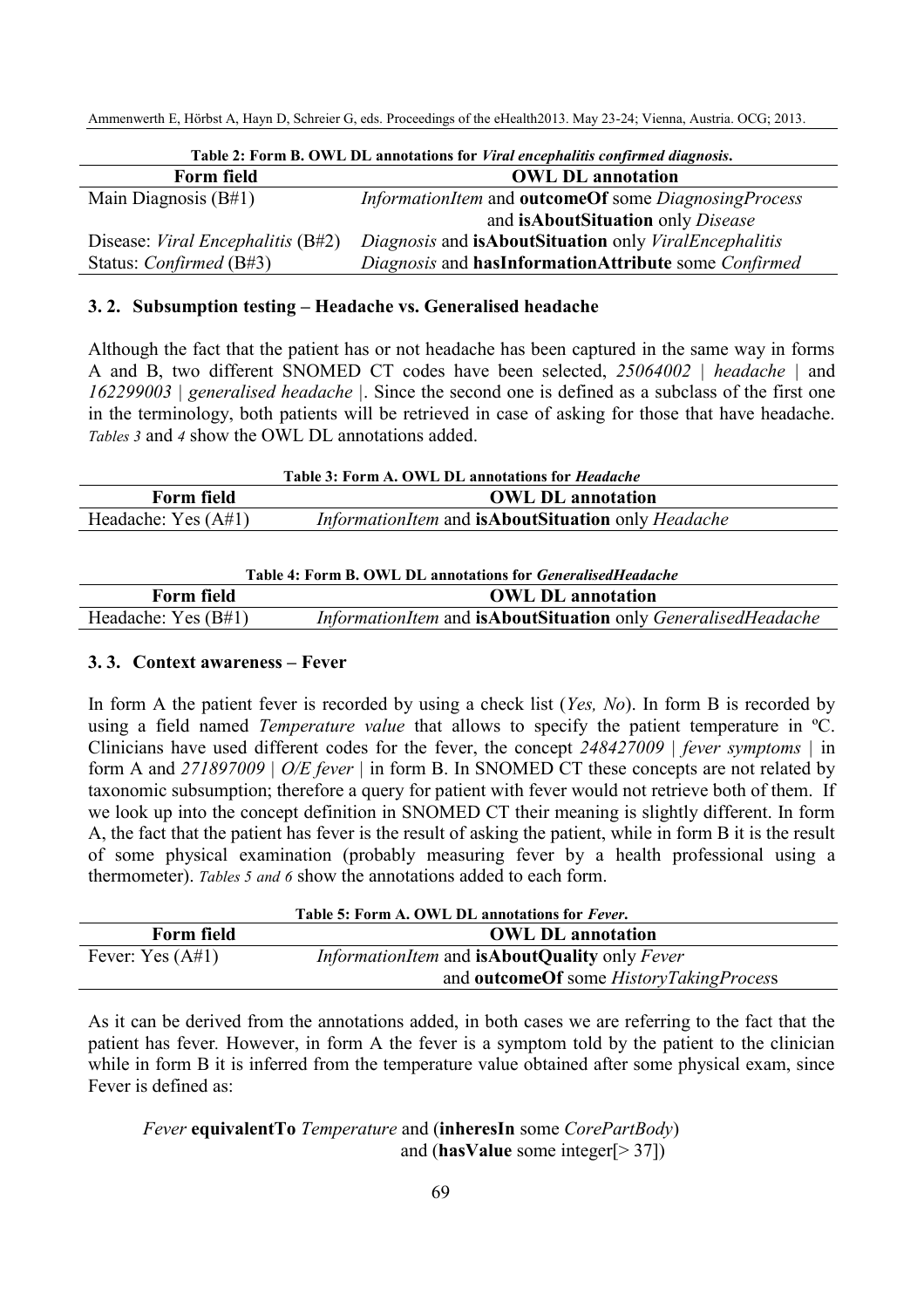With this reinterpretation, the query for obtaining all patients with mention of fever will get both of them. The above definition of *Fever* is essential for inferring that for the patient from system B also a fever situation is mentioned in the record. This is not provided by SNOMED CT and therefore additional efforts will be needed in order to encode it. Besides, fever might be differently represented by other systems (i.e. core body temperature  $> 37.2$ ). Therefore, a desideratum is that terminological standards like SNOMED CT should provide formal or informal definitions of what is exactly meant by a concept.

| Table 6: Form B. OWL DL annotations for Temperature value 39. |                                                                            |
|---------------------------------------------------------------|----------------------------------------------------------------------------|
| Form field                                                    | <b>OWL DL annotation</b>                                                   |
| Temperature value: 39                                         | InformationItem and isAboutQuality some Temperature                        |
| (B#1)                                                         | <i>InformationItem</i> and <b>isAboutQuality</b> only ( <i>Temperature</i> |
|                                                               | and has Value value 39                                                     |
|                                                               | and <b>inheresIn</b> some <i>CorePartBody</i> )                            |
|                                                               | and outcomeOf some PhysicalExaminationProcess                              |

#### **3. 4. Concept equivalence**

This criterion is described as the ability to retrieve equivalent information, when it has been recorded using different but equivalent terms and expressions and as we have shown above it is accomplished by all the examples provided.

### **3. 5. Speed and performance**

Performance issues are crucial when automated reasoning is used. Description logics reasoning can only be built into routine systems if it is assured that the reasoning steps happen in polynomial time. As a consequence, the expressivity of logics must be kept simple as it is the case with SNOMED CT, which subscribes to the OWL 2 EL profile, a rather inexpressive variant of OWL DL, which lacks negation, disjunction and universal restrictions. Assuming that in SNOMED CT clinical findings are interpreted as clinical situations, as introduced above negation and disjunction will be needed in some cases, which means to move it to the OWL DL representation. In order to keep performance within an acceptable time frame the extraction of terminology subsets for specific use cases as well as other targeted ontology simplification measures might be essential. This constitutes a large area of further investigations and simulations. It is not part of the work presented here, which aims at framing the problem from an ontological point of view as an initial step.

## **4. Discussion and conclusion**

There are many projects and initiatives that pursue the improvement of semantic interoperability of clinical information. Examples of these are CIMI<sup>1</sup>, LRA<sup>2</sup>, SIAMM<sup>3</sup>, CEM<sup>4</sup> or DCMs<sup>5</sup>. The work presented here has been developed in the context of the SemanticHealthNet EU project. It differs from the above proposals in the sense that it tries to be less prescriptive and more descriptive. It

 $\overline{a}$ 

<sup>1</sup> http://informatics.mayo.edu/CIMI/

<sup>2</sup> http://www.connectingforhealth.nhs.uk/systemsandservices/data/lra

<sup>&</sup>lt;sup>3</sup> G. Freriks ERS B.V. in collaboration with the EN13606 Association. To be published and sunmitted to CEN/ISO

<sup>4</sup> SHARPn project: http://informatics.mayo.edu/sharp/

<sup>5</sup> http://www.detailedclinicalmodels.nl/home-en